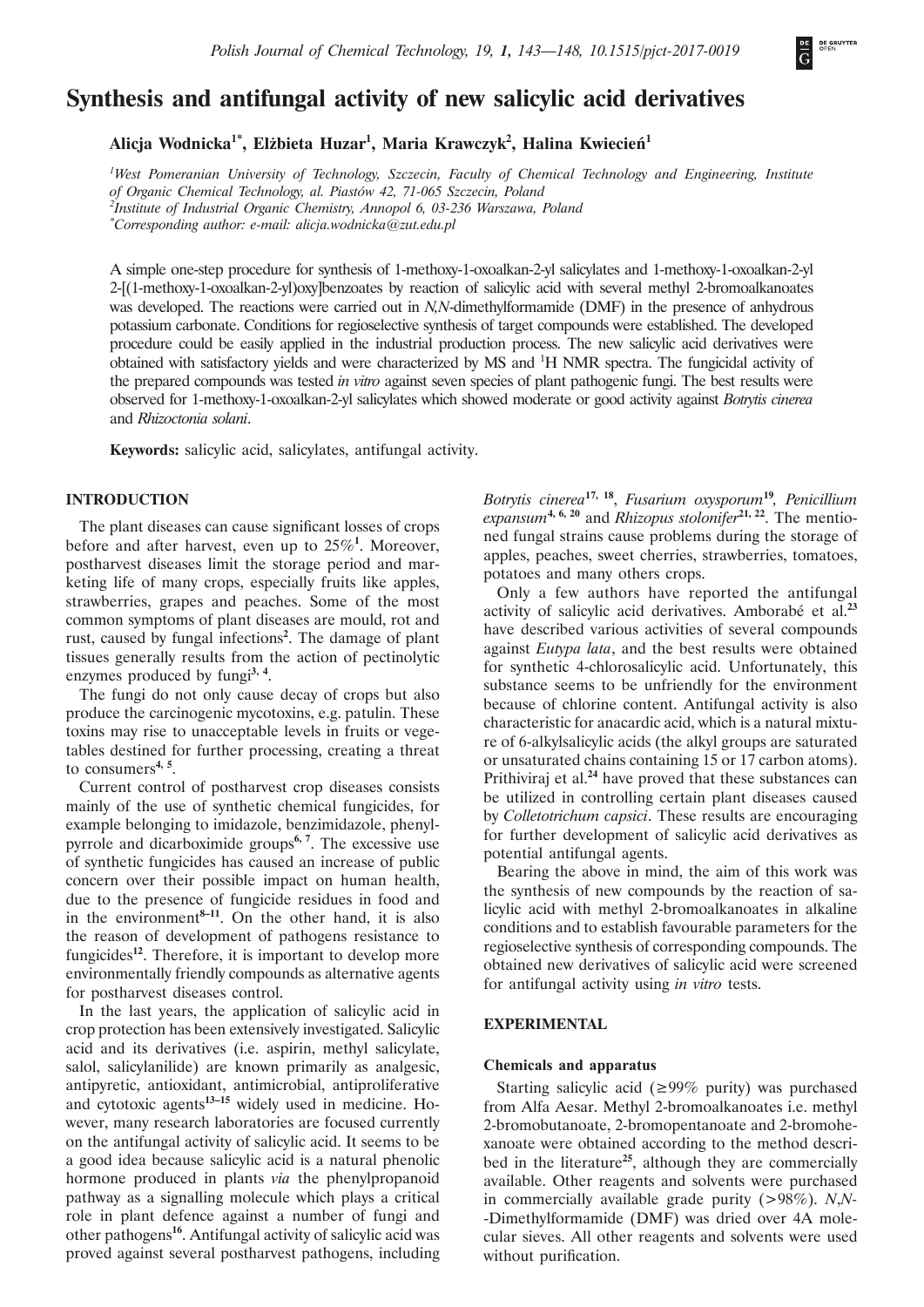The GC-MS analysis of the obtained products was carried out using an Agilent 6890 gas chromatograph equipped with an Agilent 5973 Network Mass Selective Detector (MSD). The separation was effected using a HP-5MSI capillary column with bonded (5% phenyl) methylpolysiloxane stationary phase (30 m  $\times$  0.25 mm I.D.,  $0.25 \mu m$  film thickness). The GC oven temperature was programmed: initial temperature 60°C (hold for 3 min); ramp rate  $10^{\circ}$ C/min; final temperature  $300^{\circ}$ C (hold for 10 min). Helium was used as a carrier gas at a constant flow rate of  $1.2$  ml/min. The mass selective detector was working in electron impact mode (70 eV). The mass spectra were scanned in the range from 50 to 500 m/z.

<sup>1</sup>H NMR spectra were recorded in CDCl<sub>3</sub> with TMS as an internal standard on a TM Bruker DPX 400 spectrometer (400 MHz).

Melting points were determined using a Boetius apparatus and are uncorrected.

## **Synthesis of methyl 2-bromoalkanoates (2a–2c)**

According to method described by Reinheckel**<sup>25</sup>**, methyl 2-bromoalkanoates are synthesized in three-step procedure involving chlorination, bromination and esterification of an adequate alkanoic acid with thionyl chloride, bromine and methanol, correspondingly. This synthesis requires a few steps, but it is carried out according to the one-pot procedure. The crude 2-bromoesters were purified by distillation process under reduced pressure and were identified using GC-MS method. All methyl 2-bromoalkanoates (**2a–2c**) were obtained as colourless oils. The yields and boiling points of 2-bromoesters were correspondingly:  $93\%$  and  $49-51\degree\text{C}/11$  mmHg (Lit.<sup>26</sup>) 52–54°C/11 mmHg) for methyl 2-bromobutanoate (2a); 95% and 59–63°C/10 mmHg (Lit.<sup>26</sup> 71°C/13 mmHg) for methyl 2-bromopentanoate  $(2b)$ ; 93% and 88–90 $\degree$ C/14 mmHg (Lit.<sup>26</sup> 92–94 °C/15 mmHg) for methyl 2-bromohexanoate (**2c**).

## **Synthesis of target compounds 3a–3c and 4a–4c**

The mixture of salicylic acid (**1**), methyl 2-bromoalkanoate ( $2a-2c$ ) and anhydrous  $K_2CO_3$  in DMF was heated with stirring at 92–94°C. The amount of salicylic acid (1) was 18 mmol in each entry and the applied volume of the solvent (DMF) was 50 mL. The molar ratio of reagents and the reaction time are presented in Table 1. After the completion of the reaction the mixture was poured into ice-water. The products were extracted with methylene chloride and separated preparatively. For this purpose the organic layer was extracted with 5% sodium hydroxide

solution. During this operation 1-methoxy-1-oxoalkan-2-yl salicylates (**3a–3c**) formed sodium phenolates soluble in water, whereas 1-methoxy-1-oxoalkan-2-yl 2-[(1-methoxy-1-oxoalkan-2-yl)oxy]benzoates (**4a–4c**) were still remaining in organic solvent. Separated water layer was neutralized with 5% hydrochloric acid and then compounds **3a–3c** were re-extracted with methylene chloride. The obtained methylene chloride extracts containing separated compounds were washed with water and dried over anhydrous sodium sulfate for 30 min. Next, the solvent was evaporated under reduced pressure and pure compounds were dried at room temperature.

The above general procedure was applied for the synthesis of 1-methoxy-1-oxoalkan-2-yl salicylates (**3b** and **3c**) and 1-methoxy-1-oxoalkan-2-yl 2-[(1-methoxy- -1-oxoalkan-2-yl)oxy]benzoates (**4a–4c**). However, in the synthesis of 1-methoxy-1-oxobutan-2-yl salicylate (**3a**), after pouring the reaction mixture into ice-water the precipitate was formed. It was filtered off, washed with water and dried in air.

#### **Antifungal activity**

The biological experiments were performed by the Laboratory of Department of Applications and Formulation of Pesticides, Institute of Industrial Organic Chemistry in Warsaw. The fungicidal activity of the prepared compounds was tested *in vitro* against seven species of plant pathogenic fungi: *Alternaria alternata*, *Botrytis cinerea*, *Fusarium culmorum*, *Fusarium graminarum*, *Phythophtora infestans*, *Phythophtora cactorum*, and *Rhizoctonia solani*. All strains of the fungi were from the collection of the Institute.

Antifungal activity of the obtained compounds **3a–3c**  and **4a–4c** was assayed using a mycelia growth inhibition method. The test was performed by applying the agar discs containing PDA medium mixed with the tested substances. For this purpose, the target compounds were dissolved in acetone to obtain the concentration of 200 mg/L and the solutions were mixed with molten agar after autoclaving (15% v/v relative to the PDA medium). The homogeneous mixture was poured in the sterilized Petri dishes. Control plates contained PDA with acetone only. The fungi mycelia were taken from the edge of a good fungal culture and placed in the centre of each Petri dish. After a few days, depending on the growth of mycelium in the control combination, the linear growth of each strain was measured. The fungicidal activity of the tested compounds was expressed as a percentage inhibition of mycelium compared to the control combination. Each measurement consisted of

**Table 1.** The reaction of salicylic acid (1) with methyl 2-bromoalkanoates (2a–2c) in DMF

| Entry | Methyl           | Molar ratio |                                  |                   | Yield [%] |       |
|-------|------------------|-------------|----------------------------------|-------------------|-----------|-------|
|       | 2-bromoalkanoate | $1:2a-2c$   | 1:K <sub>2</sub> CO <sub>3</sub> | Reaction time [h] | $3a-3c$   | 4а–4с |
|       | 2a               | 1:1.0       | 1:0.55                           |                   | 89.3      |       |
|       | 2a               | 1:2.0       | 1:2.50                           |                   | 2.2       | 91.3  |
| 3     | 2a               | 1:2.5       | 1:2.50                           |                   | 18.6      | 75.7  |
| 4     | 2 <sub>b</sub>   | 1:1.0       | 1:0.55                           |                   | 82.1      |       |
| 5     | 2 <sub>b</sub>   | 1:1.0       | 1:1.10                           |                   | 67.4      | 1.4   |
| 6     | 2 <sub>b</sub>   | 1:2.0       | 1.2.00                           |                   | 11.2      | 77.3  |
|       | 2 <sub>b</sub>   | 1:2.0       | 1:2.50                           |                   | 2.5       | 93.7  |
| 8     | 2c               | 1:1.0       | 1:0.55                           |                   | 87.6      |       |
| 9     | 2c               | 1:2.0       | 1:2.50                           |                   | 1.4       | 94.0  |
| 10    | 2c               | 1:2.5       | 1:2.50                           |                   | 23.8      | 71.2  |
| 11    | 2c               | 1:2.5       | 1:2.50                           |                   | 1.2       | 93.7  |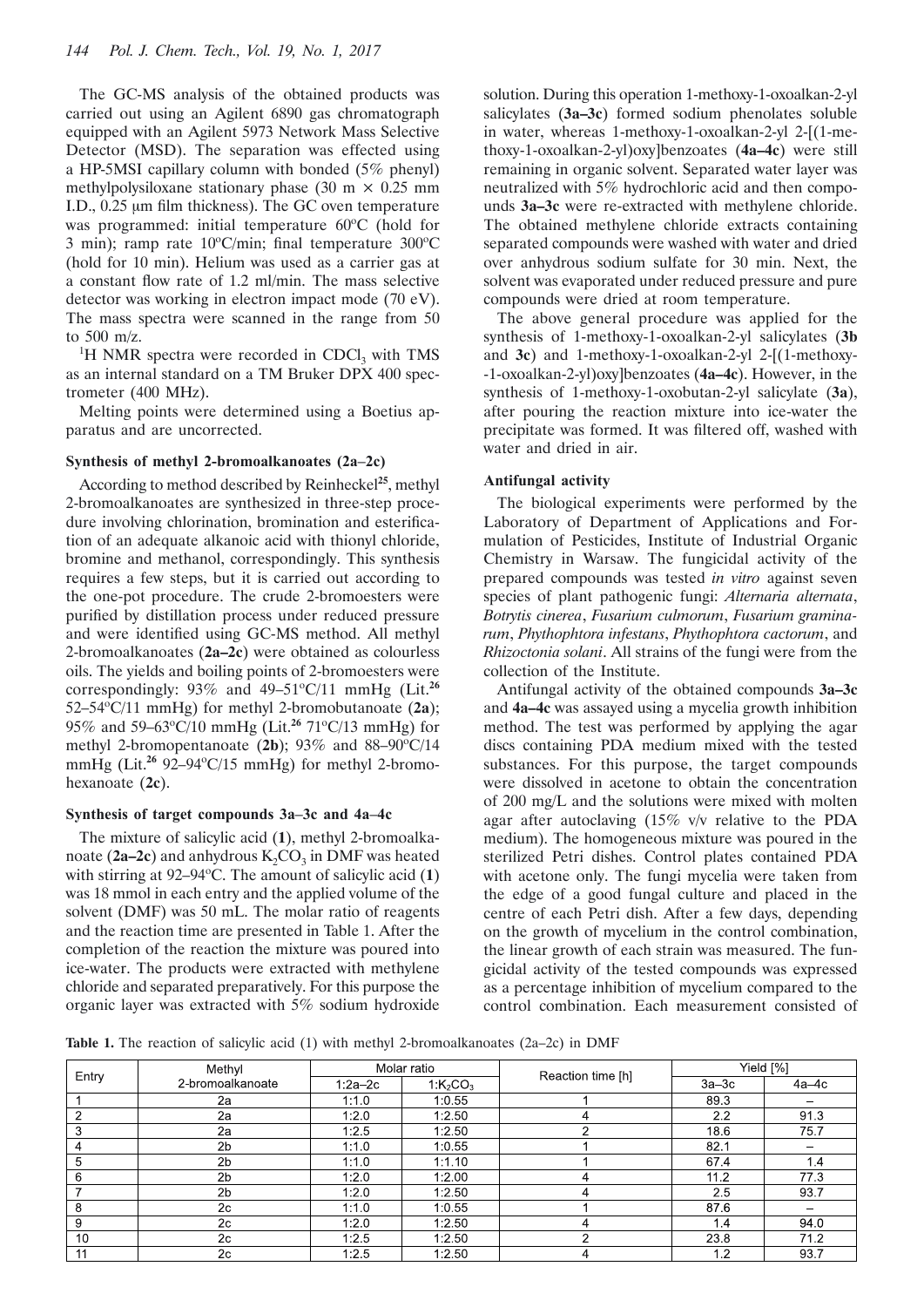three replicates and percentage mycelia inhibition was calculated according to the formula:

$$
Growth inhibition = \frac{D_c - D_t}{D_c} \times 100\,\,(%)
$$

where:

 $D_c$  – is the mean diameter of colony in the control  $(mm)$ ,  $D_t$  – is the mean diameter of colony in the Petri dishes with the tested compound (mm).

## **RESULTS AND DISCUSSION**

# **Chemistry**

In order to obtain several new salicylic acid derivatives (**3a–3c** and **4a–4c**), salicylic acid (1) was treated with methyl 2-bromoalkanates (**2a–2c**). The reactions (Scheme 1) were carried out in an aprotic polar solvent – *N*,*N*-dimethylformamide (DMF) under alkaline conditions, and for this purpose anhydrous potassium carbonate was used. Depending on the reaction conditions, different products (**3a–3c** or/and **4a–4c**) were formed due to the presence of two possible centres of reactivity in the starting salicylic acid (carboxyl and hydroxyl groups). The yields of target compounds **3a–3c** and **4a–4c** are presented in Table 1.

Conducting the reaction for one hour at the equimolar ratios of the reactants (**1:2a–2c**) favours the formation of 1-methoxy-1-oxoalkan-2-yl salicylates (entries 1, 4, 5 and 8). Influence of potassium carbonate on both selectivity and efficiency of process was also observed. The molar ratio of the salicylic acid to potassium carbonate of 1:1.1 in the entry 5 led to formation of 1-methoxy-1-oxopentan-2-yl salicylate (**3b**) in 67.4% yield. Unfortunately, under these conditions 1-methoxy-1-oxopentan-2-yl 2-[(1-methoxy-1-oxopentan-2-yl)oxy]benzoate (**4b**) was also formed as a by-product in 1.4% yield. Reduction of the amount of potassium carbonate in the entries 1, 4 and 8 resulted in an increase selectivity of the process. At the molar ratio of reactants of 1:0.55  $(1:K,CO<sub>3</sub>)$  the pure products **3a–3c** were obtained in 82.1–89.3% yields.

According to the literature**27–30**, esters of phenolic acids are usually obtained in three-step synthesis. The

first step is the protection of hydroxyl group, and as the blocking agents benzyl halides or acetic anhydride are often applied. The ester is formed in the next step and the final stage is removal of the protecting group. The hydrogenolysis is performed, when benzyl is the leaving group. For removal of acetyl group, the hydrolysis is recommended. Application of protecting groups is commonly used at the initial development of synthesis or in small-scale laboratory work, but it is inconvenient in industrial production – additional steps and materials raise the costs of the process. In contrast to the methods described in the literature, the method proposed in this work is one-stage and occurs in good yields. It seems to be easy to transfer to a large scale production.

In case of 1-methoxy-1-oxoalkan-2-yl 2-[(1-methoxy- -1-oxoalkan-2-yl)oxy]benzoates (**4a–4c**) synthesis, the molar ratios of salicylic acid (**1**) to 2-bromoesters (**2a–2c**) were 1:2.0 or 1:2.5. Comparing the results from entries 9 and 11 it can be stated that the applied ratio of reactants had no influence on the yield of the target compound 4c, so the use of stoichiometric amounts of salicylic acid (1) and 2-bromoesters (**2a–2c**) should be preferred from an economic point of view. For the synthesis of compounds 4a–4c the substantial factors were the amount of applied anhydrous potassium carbonate and the time of reaction. The molar ratio of salicylic acid (**1**) to potassium carbonate of 1:2.0 during the synthesis of compound **4b** (entry 6) resulted in formation of the target product in 77.3% yield. The rise of process efficiency to  $91.3-94.0\%$ was observed when the bigger amount of potassium carbonate was applied, as in the entries 2, 7 and 9. The results obtained from trials 10 and 11 indicate that it is preferable to conduct the process for four hours.

All obtained 1-methoxy-1-oxoalkan-2-yl salicylates (**3a– 3c**) and 1-methoxy-1-oxoalkan-2-yl 2-[(1-methoxy-1-oxoalkan-2-yl)oxy]benzoates (**4a–4c**) are novel compounds. 1-methoxy-1-oxobutan-2-yl salicylate (**3a**) was obtained as a colourless solid with melting point of 27°C. The others new substances were obtained in a form of colourless oils. Their structures were confirmed by MS and  ${}^{1}H$ NMR spectra. Data obtained from analyses performed



**Scheme 1.** Synthesis of 1-methoxy-1-oxoalkan-2-yl salicylates (3a–3c) and 1-methoxy-1-oxoalkan-2-yl 2-[(1-methoxy-1-oxoalkan-2-yl) oxy]benzoates (4a–4c)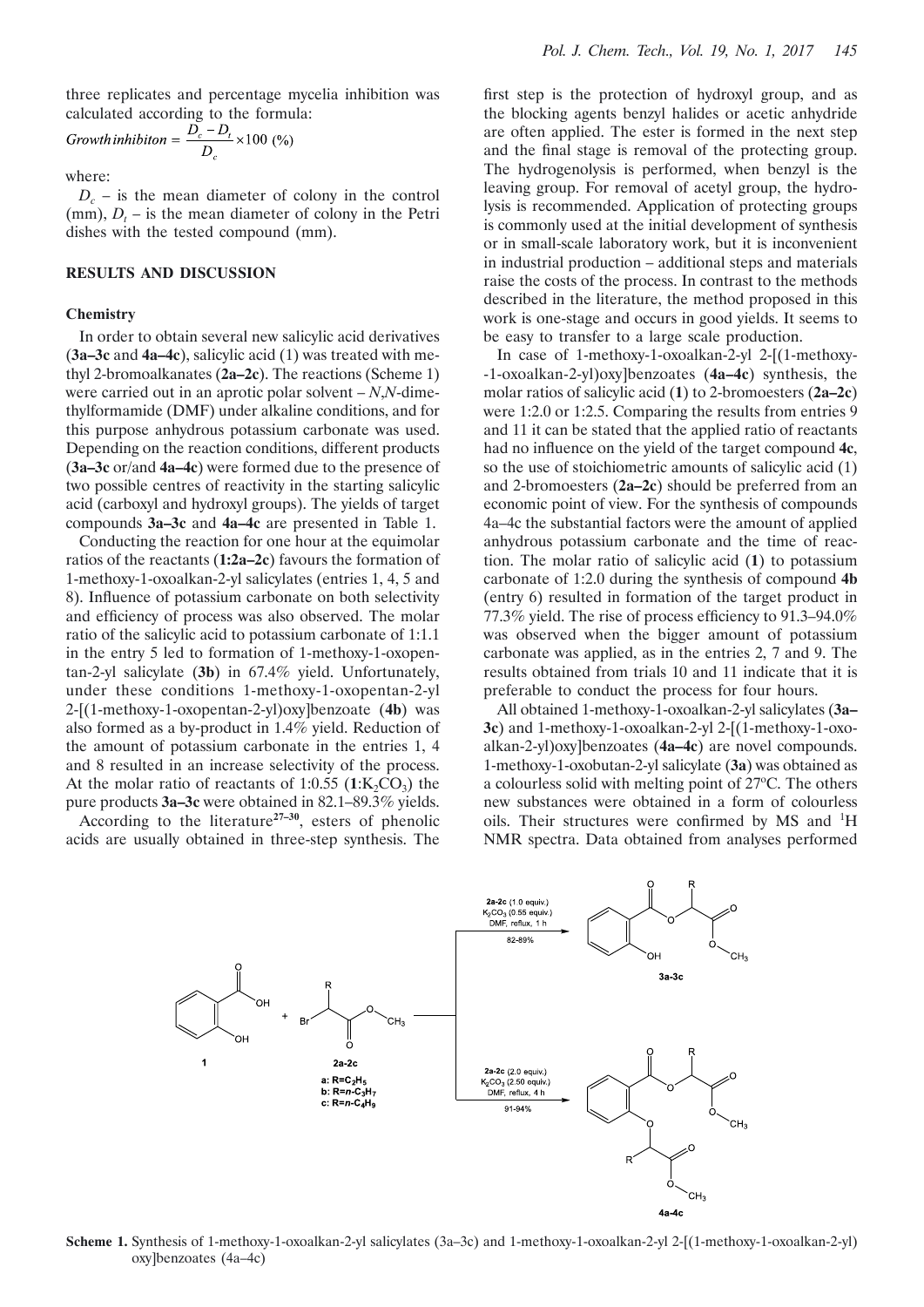by gas chromatography-mass spectrometry (GC-MS) are presented in Table 2, whereas <sup>1</sup>H NMR spectral data of compounds **3a–3c** and **4a–4c** are collected in Table 3.

**Table 2.** GC-MS data of compounds 3a–3c and 4a–4c

| Compound       | Retention<br>time [min] | Mass/charge [relative intensity]                                                                                                                                                                                                                                                                                                        |  |  |
|----------------|-------------------------|-----------------------------------------------------------------------------------------------------------------------------------------------------------------------------------------------------------------------------------------------------------------------------------------------------------------------------------------|--|--|
| За             | 15.91                   | 238 (M <sup>+</sup> , 78), 207 (6), 206 (12), 178<br>(10), 138 (15), 122 (10), 121 (93),<br>120 (100), 93 (19), 92 (35), 69 (6),<br>65 (25), 64 (6), 63 (6), 59 (15)                                                                                                                                                                    |  |  |
| 3b             | 16.86                   | 252 (M <sup>+</sup> , 84), 221 (6), 220 (10), 192<br>(12), 138 (28), 122 (11), 121 (94),<br>120 (100), 115 (14), 93 (21), 92 (32),<br>83 (11), 73 (10), 65 (26), 64 (6), 63<br>(5), 59 (9), 55 (15)                                                                                                                                     |  |  |
| Зc             | 17.80                   | 266 (M <sup>+</sup> , 84), 235 (5), 234 (7), 206<br>(11), 138 (37), 129 (16), 122 (10),<br>121 (94), 120 (100), 97 (14), 93 (17),<br>92 (24), 87 (6), 69 (17), 65 (21), 59<br>(6), 55 (8)                                                                                                                                               |  |  |
| 4a             | 20.75                   | 338 (M <sup>+</sup> , 9), 279 (9), 221 (14), 220<br>(11), 193 (29), 192 (47), 179 (7), 178<br>(11), 177 (75), 162 (6), 161 (59), 122<br>(8), 121 (100), 120 (71), 117 (6), 115<br>$(5)$ , 101 $(7)$ , 94 $(5)$ , 93 $(6)$ , 92 $(14)$ ,<br>73 (11), 69 (6), 65 (6), 59 (20)                                                             |  |  |
| 4 <sub>b</sub> | 21.90                   | $366 (M+, 8)$ , 307 (7), 235 (8), 207<br>(21), 193 (16), 192 (100), 191 (69),<br>175 (25), 147 (6), 138 (6), 133 (8),<br>122 (7), 121 (90), 120 (55), 115 (14),<br>93 (5), 92 (10), 87 (8), 83 (9), 73 (9),<br>59 (10), 55 (14)                                                                                                         |  |  |
| 4c             | 23.23                   | 394 (M <sup>+</sup> , 17), 335 (12), 249 (12), 222<br>(5), 221 (39), 216 (10), 207 (12), 206<br>(21), 205 (100), 193 (14), 192 (99),<br>189 (27), 161 (14), 147 (12), 138<br>(12), 133 (6), 129 (21), 122 (10), 121<br>(99), 120 (72), 101 (9), 97 (16), 93<br>$(6)$ , 92 $(14)$ , 87 $(7)$ , 69 $(26)$ , 65 $(5)$ ,<br>59 (9), 55 (11) |  |  |

molecular ion

# **Fungicidal activity**

The fungicidal activity of the synthesized compounds was calculated as percentage of mycelial growth inhibition of pathogenic fungi (*in vitro* assays) with respect to the control. The results of antifungal tests were expressed in the scale from 0 (no effect) to 3 (good activity)<sup>31</sup> and collected in Table 4. The fungicidal activity of the salicylic acid derivatives was proved. Compounds **4a–4c** showed weak activity against strains *A. alternata*, *B. cinerea*, *P. intfestans* and *R. solani*. Unfortunately, these compounds did not have any influence on the others fungi growth. The spectrum of antifungal activity of 1-methoxy-1-oxoalkan-2-yl salicylates (**3a–3c**) was broader and higher than observed for compounds **4a–4c**. The best results were achieved for compound **3a**, which showed good activity against *B. cinerea* (growth inhibition of 97.0%). For this

Table 3.<sup>1</sup>H NMR spectral data of compounds 3a–3c and 4a–4c

| Compound       | <sup>1</sup> Η NMR δ [ppm]                                                                                                                                                                                                                                                                                                                                                                                     |
|----------------|----------------------------------------------------------------------------------------------------------------------------------------------------------------------------------------------------------------------------------------------------------------------------------------------------------------------------------------------------------------------------------------------------------------|
| 3a             | 10.49 (s, 1H, OH), 7.94 (dd, $J = 8.0$ , 1.7 Hz, 1H,<br>Ar), 7.48 (ddd, $J = 8.6$ , 7.3, 1.7 Hz, 1H, Ar), 6.99<br>(dd, $J = 8.4$ , 0.8 Hz, 1H, Ar), 6.93–6.89 (m, 1H,<br>Ar), 5.21 (dd, J = 6.7, 5.5 Hz, 1H, CH), 3.78 (s, 3H,<br>OCH <sub>3</sub> ), 2.08–2.01 (m, 2H, CH <sub>2</sub> ), 1.09 (t, $J = 7.4$<br>Hz, $3H$ , $CH3$ )                                                                            |
| 3b             | 10.49 (s, 1H, OH), 7.93 (dd, $J = 8.1$ , 1.6 Hz, 1H,<br>Ar), 7.48 (ddd, $J = 8.7$ , 7.3, 1.7 Hz, 1H, Ar), 6.99<br>$(dd, J = 8.4, 0.8 Hz, 1H, Ar), 6.91 (ddd, J = 8.2,$<br>7.2, 1.1 Hz, 1H, Ar), 5.26 (dd, $J = 7.8$ , 5.0 Hz, 1H,<br>CH), 3.78 (s, 3H, OCH <sub>3</sub> ), 2.04–1.93 (m, 2H, CH <sub>2</sub> ),<br>1.59–1.48 (m, 2H, CH <sub>2</sub> ), 0.99 (t, $J = 7.4$ Hz, 3H,<br>$CH3$ )                  |
| 3c             | 10.49 (s, 1H, OH), 7.93 (dd, $J = 8.1$ , 1.6 Hz, 1H,<br>Ar), 7.48 (ddd, J = 8.7, 7.2, 1.7 Hz, 1H, Ar), 6.99<br>(dd, $J = 8.5$ , 0.8 Hz, 1H, Ar), 6.91 (ddd, $J = 8.2$ ,<br>7.2, 1.1 Hz, 1H, Ar), 5.25 (dd, $J = 6.5$ , 6.2 Hz, 1H,<br>CH), 3.78 (s, 3H, OCH <sub>3</sub> ), 2.03–1.97 (m, 2H, CH <sub>2</sub> ),<br>1.52–1.37 (m, 4H, 2 CH <sub>2</sub> ), 0.94 (t, J = 7.2 Hz, 3H,<br>$CH3$ )                 |
| 4a             | 7.93-7.88 (m, 1H, Ar), 7.44-7.40 (m, 1H, Ar), 7.02<br>(t, J=7.5 Hz, 1H, Ar), 6.79 (d, J=8.4 Hz, 1H, Ar),<br>5.27–5.23 (m, 1H, CH), 4,71–4.67 (m, 1H, CH),<br>3.76 (s, 3H, OCH <sub>3</sub> ), 3.73 (d, J=2.3 Hz, 3H, OCH <sub>3</sub> ),<br>2.05-1.88 (m, 4H, 2 CH <sub>2</sub> ), 1.01-0.92 (m, 6H, 2<br>CH <sub>3</sub>                                                                                      |
| 4 <sub>b</sub> | 7.94-7.88 (m, 1H, Ar), 7.44-7.40 (m, 1H, Ar), 7.02<br>(t, $J = 7.5$ Hz, 1H, Ar), 6.79 (d, $J = 8.4$ Hz, 1H, Ar),<br>5.28–5.24 (m, 1H, CH), 4,71–4.67 (m, 1H, CH),<br>3.77 (s, 3H, OCH <sub>3</sub> ), 3.73 (d, J = 2.4 Hz, 3H,<br>OCH <sub>3</sub> ), 2.05–1.90 (m, 4H, 2 CH <sub>2</sub> ), 1.57–1.53 (m,<br>4H, 2 CH <sub>2</sub> ), 1.00–0.94 (m, 6H, 2 CH <sub>3</sub> )                                   |
| 4 <sub>c</sub> | 7.92-7.87 (m, 1H, Ar), 7.45-7.40 (m, 1H, Ar), 7.02<br>$(t, J = 7.6$ Hz, 1H, Ar), 6.80 (d, $J = 8.4$ Hz, 1H, Ar),<br>5.26–5.22 (m, 1H, CH), 4,70–4.66 (m, 1H, CH),<br>3.76 (s, 3H, OCH <sub>3</sub> ), 3.73 (d, $J = 2.0$ Hz, 3H,<br>$OCH3$ ), 2.05–1.87 (m, 4H, 2 CH <sub>2</sub> ), 1.57–1.44 (m,<br>4H, 2 CH <sub>2</sub> ), 1.43–1.32 (m, 4H, 2 CH <sub>2</sub> ), 0.96–0.88<br>(m, 6H, 2 CH <sub>3</sub> ) |

strain of fungi quite good results were also observed in case of derivatives **3b** and **3c**. The fungistatic effect of these substances was about 87%. It can be stated that 1-methoxy-1-oxoalkan-2-yl salicylates (**3a–3c**) could be used to control grey mould which is caused by *B. cinerea*. These compounds also showed moderate activity against *R. solani* (the growth inhibition was in the range from 63 to 88%). Moreover, 1-methoxy-1-oxohexan-2-yl salicylate (**3c**) and 1-methoxy-1-oxopentan-2-yl salicylate (**3b**) caused substantial inhibition of *P. cactorum* and *P. intfestans*, respectively. As well as substances **4a–4c**, 1-methoxy-1-oxoalkan-2-yl salicylates (**3a–3c**) slightly inhibited the growth of *A. alternata* (33–46%) and were ineffective against *Fusarium* strains.

Summarizing, our data demonstrate that salicylic acid derivatives **3a–3c** and **4a–4c** act on the development of

**Table 4.** Fungicidal activity of the synthesized new salicylic acid derivatives (*in vitro* test)

|                | Effect of the synthesized substances on the mycelial growth <sup>a</sup> |                     |                      |                        |                         |                          |                       |  |
|----------------|--------------------------------------------------------------------------|---------------------|----------------------|------------------------|-------------------------|--------------------------|-----------------------|--|
| Compound       | Alternaria<br>alternata                                                  | Botrytis<br>cinerea | Fusarium<br>culmorum | Fusarium<br>graminarum | Phytophtora<br>cactorum | Phytophtora<br>infestans | Rhizoctonia<br>solani |  |
| 3a             |                                                                          |                     |                      |                        |                         |                          |                       |  |
| 3 <sub>b</sub> |                                                                          |                     |                      |                        |                         |                          |                       |  |
| 3 <sub>c</sub> |                                                                          |                     |                      |                        |                         |                          |                       |  |
| 4a             |                                                                          |                     |                      |                        |                         |                          |                       |  |
| 4 <sub>b</sub> |                                                                          |                     |                      |                        |                         |                          |                       |  |
| 4с             |                                                                          |                     |                      |                        |                         |                          |                       |  |

 $^{\circ}$ Scale: 0 - no effect (0-20% growth inhibition), 1 - weak activity (20.1-50% growth inhibition), 2 - moderate activity (50.1-90% growth inhibition),  $3 -$  good activity (90.1–100% growth inhibition)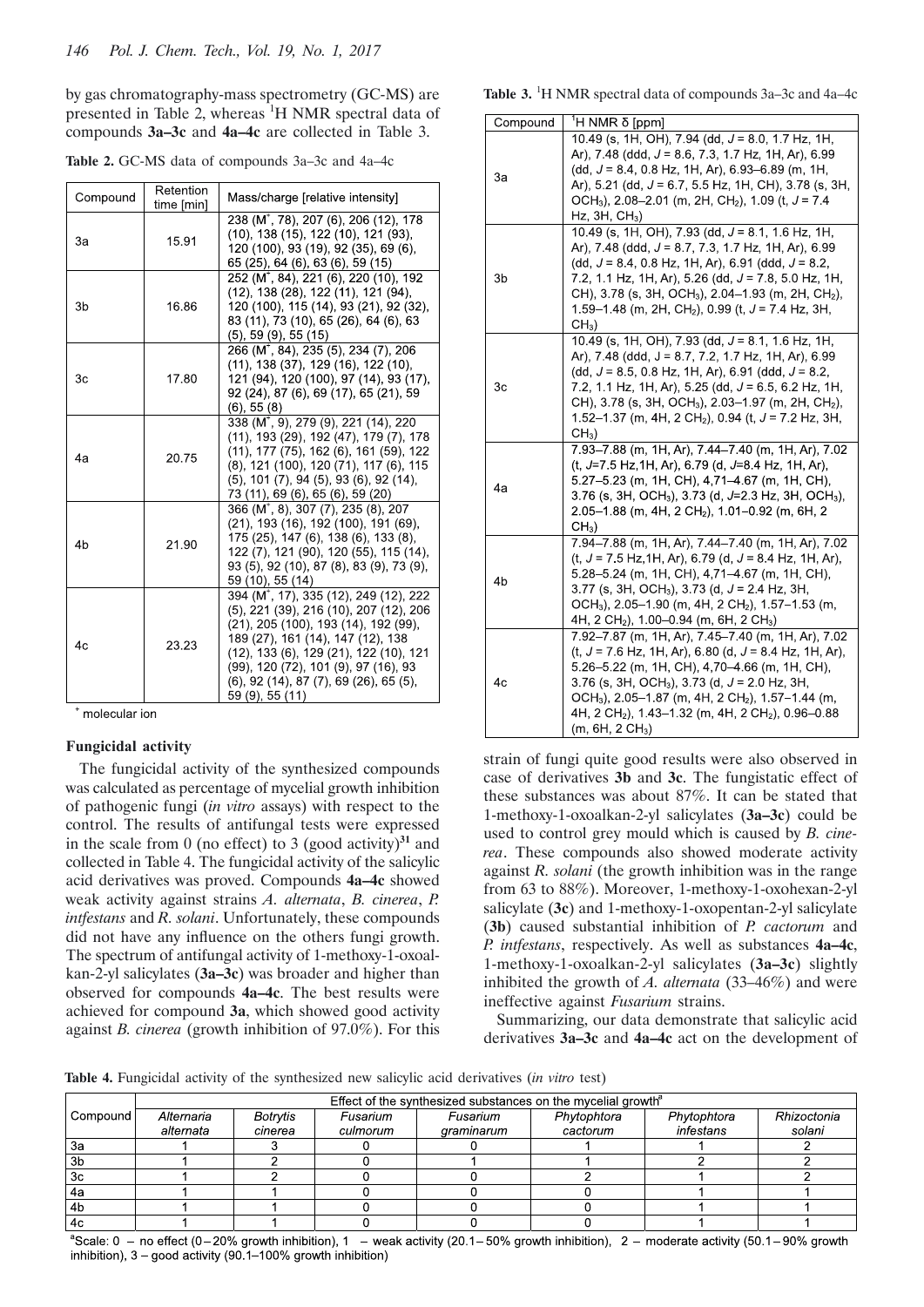## **CONCLUSIONS**

We have reported an efficient method for the synthesis of new salicylic acid derivatives i.e. 1-methoxy-1-oxoalkan- -2-yl salicylates (**3a–3c**) and 1-methoxy-1-oxoalkan-2-yl 2-[(1-methoxy-1-oxoalkan-2-yl)oxy]benzoates (**4a–4c**). Conditions for selective synthesis of target compounds in the one-step procedure were established. The short time of reaction, especially during synthesis of 1-methoxy- -1-oxoalkan-2-yl salicylates (**3a–3c**) favours energy saving and application the only necessary quantity of reagents allows to minimize the amount of generated by-products and waste. It seems to be in line with the current trends in green chemistry and green chemical technology.

Antifungal activity of the obtained compounds was assayed using a mycelia growth inhibition method. The results of the preliminary tests showed some activity against five different strains of phytopathogenic fungi. The best results were achieved for compounds **3a–3c**  which showed moderate or good activity against *B. cinerea* and *R. solani*. Syntheses of novel derivatives of the other phenolic acids and their biological properties will be the subject of our further studies in this area. It is intentional to focus on derivatives with free hydroxyl group.

#### **LITERATURE CITED**

1. Donmez, M.F., Esitken, A., Yildiz, H. & Ercisli, S. (2011). Biocontrol of *Botrytis cinerea* on strawberry fruit by plant growth promoting bacteria. *J. Anim. Plant Sci.* 21(4), 758–763.

2. Barker, A.V. (2010). *Science and technology of organic farming*. Boca Raton, USA: CRC Press.

3. Vilanova, L., Viñas, I., Torres, R., Usall, J., Buron-Moles, G. & Teixidó, N. (2014). Acidification of apple and orange hosts by *Penicillium digitatum* and *Penicillium expansum*. *Int. J. Food Microbiol.* 178, 39–49. DOI: 10.1016/j.ijfoodmicro.2014.02.022.

4. da Rocha Neto, A.C., Luiz, C., Maraschin, M. & Di Piero, R.M. (2016). Efficacy of salicylic acid to reduce *Penicillium expansum* inoculum and preserve apple fruits. *Int. J. Food Microbiol.* 221, 54–60. DOI: 10.1016/j.ijfoodmicro.2016.01.007.

5. da Rocha, M.E.B., Freire, F.C.O., Maia, F.E.F., Guedes, M.I.F. & Rondina, D. (2014). Mycotoxins and their effects on human and animal health. *Food Control* 36(1), 159–165. DOI: 10.1016/j.foodcont.2013.08.021.

6. da Rocha Neto, A.C., Maraschin, M. & Di Piero, R.M. (2015). Antifungal activity of salicylic acid against *Penicillium expansum* and its possible mechanisms of action. *Int. J. Food Microbiol.* 215, 64–70. DOI: 10.1016/j.ijfoodmicro.2015.08.018.

7. Feliziani, E. & Romanazzi, G. (2013, October). Preharvest application of synthetic fungicides and alternative treatments to control postharvest decay of fruit. *Stewart Postharvest Rev.* 9(3), 1–6. Retrieved July 12, 2016, from http://www.stewartpostharvest.com/articles.shtml.

8. Bajwa, U. & Sandhu, K.S. (2014). Effect of handling and processing on pesticide residues in food – a review. *J. Food Sci. Technol.* 51(2), 201–220. DOI: 10.1007/s13197-011-0499-5.

9. Grimalt, S. & Dehouck, P. (2016). Review of analytical methods for the determination of pesticide residues in grapes. *J. Chromatogr. A* 1433, 1–23. DOI: 10.1016/j.chroma.2015.12.076.

10. Uclés, A., Valverde, G.A., García, M.D.G., del Real, A.M.A. & Fernández-Alba, A.R. (2015). Benzimidazole and imidazole fungicide analysis in grape and wine samples using a competitive enzyme-linked immunosorbent assay. *Anal. Methods* 7(21), 9158–9165. DOI: 10.1039/c5ay01048a.

11. Wightwick, A., Walters, R., Allinson, G., Reichman, S. & Menzies, N. (2010). Environmental risks of fungicides used in horticultural production systems. In O. Carisse (Ed.), *Fungicides* (pp. 273–304). InTech. Retrieved July 12, 2016, from http:// www.intechopen.com/books/fungicides. DOI: 10.5772/13032.

12. van den Bosch, F., Paveley, N., Shaw, M., Hobbelen, P. & Oliver, R. (2011). The dose rate debate: does the risk of fungicide resistance increase or decrease with dose? *Plant Pathol.* 60(4), 597–606. DOI: 10.1111/j.1365-3059.2011.02439.x.

13. Rainsford, K.D. (Ed.) (2004). *Aspirine and related drugs*. London, UK: CRC Press.

14. Sahoo, J. & Paidesetty, S.K. (2015). Antimicrobial, analgesic, antioxidant and in silico study of synthesized salicylic acid congeners and their structural interpretation. *Egyp. J. Bas. Appl. Sci.* 2(4), 268–280. DOI: 10.1016/j.ejbas.2015.07.006.

15. Djurendić, E., Dojčinović Vujašković, S., Sakač, M., Ajduković, J., Gaković, A., Kojić, V., Bogdanović, G., Klisurić, O. & Penov Gaši, K. (2011). Synthesis and biological evaluation of some new 2-oxazoline and salicylic acid derivatives. *ARKIVOC* 2011(2), 83–102. DOI: 10.3998/ark.5550190.0012.207.

16. Vidhyasekaran, P. (2007). *Fungal pathogenesis in plants and crops: Molecular biology and host defense mechanisms* (2nd ed.). Boca Raton, USA: CRC Press.

17. Wang, Y.Y., Li, B.Q., Qin, G.Z., Li, L. & Tiana, S.P. (2011). Defense response of tomato fruit at different maturity stages to salicylic acid and ethephon. *Sci. Hortic.* 129(2), 183–188. DOI: 10.1016/j.scienta.2011.03.021.

18. Zhang, H., Ma, L., Wang, L., Jiang, S., Dong, Y. & Zheng, X. (2008). Biocontrol of gray mold decay in peach fruit by integration of antagonistic yeast with salicylic acid and their effects on postharvest quality parameters. *Biol. Control* 47(1), 60–65. DOI: 10.1016/j.biocontrol.2008.06.012.

19. Mandal, S., Mallick, N. & Mitra, A. (2009). Salicylic acid-induced resistance to *Fusarium oxysporum* f. sp. *lycopersici* in tomato. *Plant Physiol. Bioch.* 47(7), 642–649. DOI: 10.1016/j. plaphy.2009.03.001.

20. Yu, T. & Zheng, X.D. (2006). Salicylic acid enhances biocontrol efficacy of the antagonist *Cryptococcus laurentii* in apple fruit. *J. Plant Growth Regul.* 25(2), 166–174. DOI: 10.1007/s00344-005-0077-z.

21. Panahirad, S., Zaare-Nahandi, F., Safaralizadeh, R. & Alizadeh-Salteh, S. (2012). Postharvest control of *Rhizopus stolonifer* in peach (*Prunus persica* L. Batsch) fruits using salicylic acid. *J. Food Safety* 32(4), 502–507. DOI: 10.1111/jfs.12013.

22. Qin, X., Xiao, H., Xue, C., Yu, Z., Yang, R., Cai, Z. & Si, L. (2015). Biocontrol of gray mold in grapes with the yeast *Hanseniaspora uvarum* alone and in combination with salicylic acid or sodium bicarbonate. *Postharvest Biol. Tec.* 100, 160–167. DOI: 10.1016/j.postharvbio.2014.09.010.

23. Amborabé, B., Fleurat-Lessard, P., Chollet, J. & Roblin, G. (2002). Antifungal effects of salicylic acid and other benzoic acid derivatives towards *Eutypa lata*: structure–activity relationship. *Plant Physiol. Bioch.* 40(12), 1051–1060. DOI: 10.1016/ S0981-9428(02)01470-5.

24. Prithiviraj, B., Singh, U.P., Manickam, M. & Ray, A.B. (1997). Antifungal activity of anacardic acid, a naturally occurring derivative of salicylic acid. *Can. J. Bot.* 75(1), 207–211. DOI: 10.1139/b97-021.

25. Reinheckel, H. (1960). Über halogen- und stickstoffhaltige Derivate aliphatischer Carbonsäuren, I. Die indirekte α-Bromierung von Fettsäureestern. *Chem. Ber.* 93(10), 2222–2229. DOI: 10.1002/cber.19600931007.